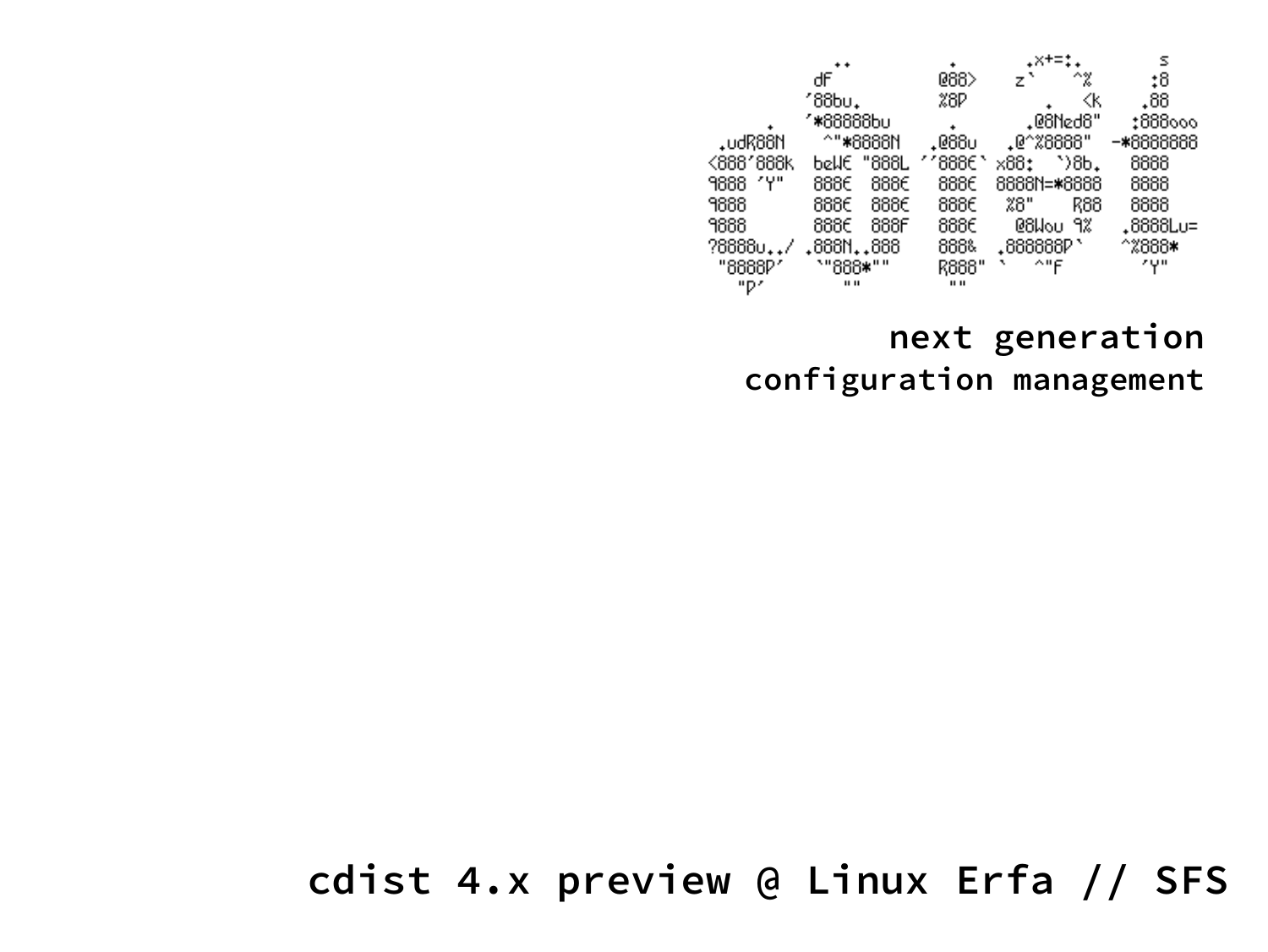

#### This presentation may change your views on Linux Configuration Management dramatically.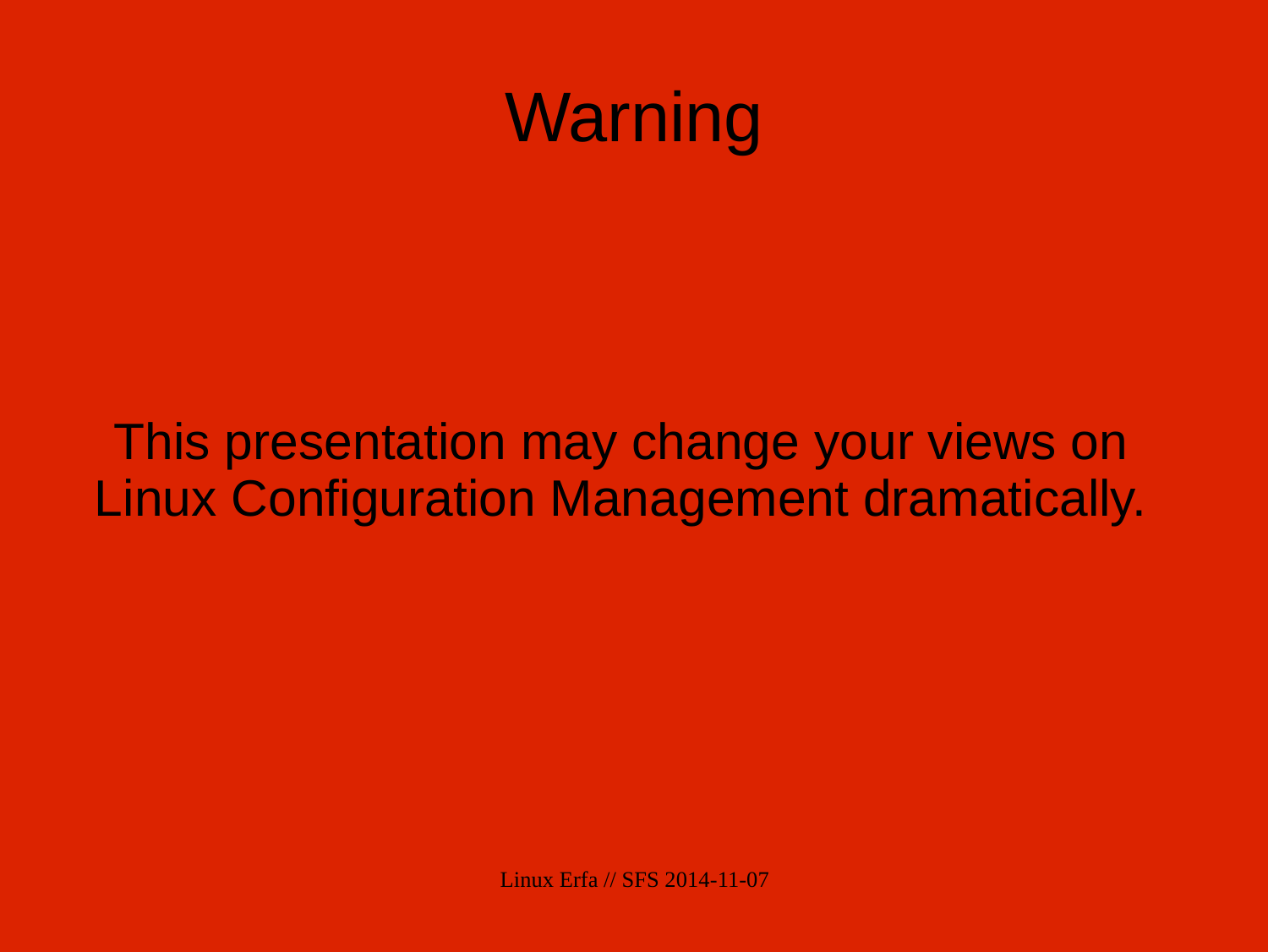### cdist: next generation configuration management

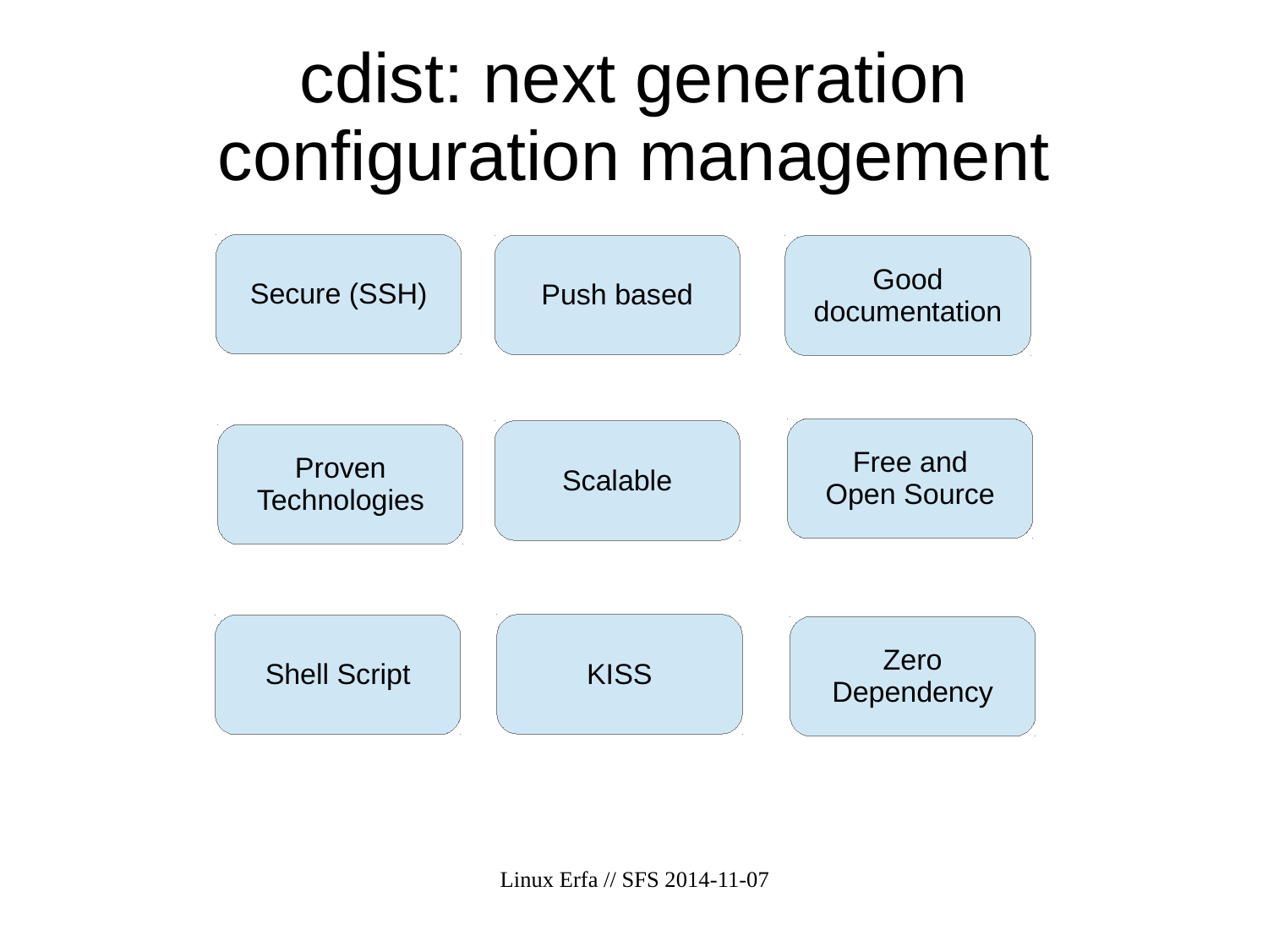# A typical cdist workflow

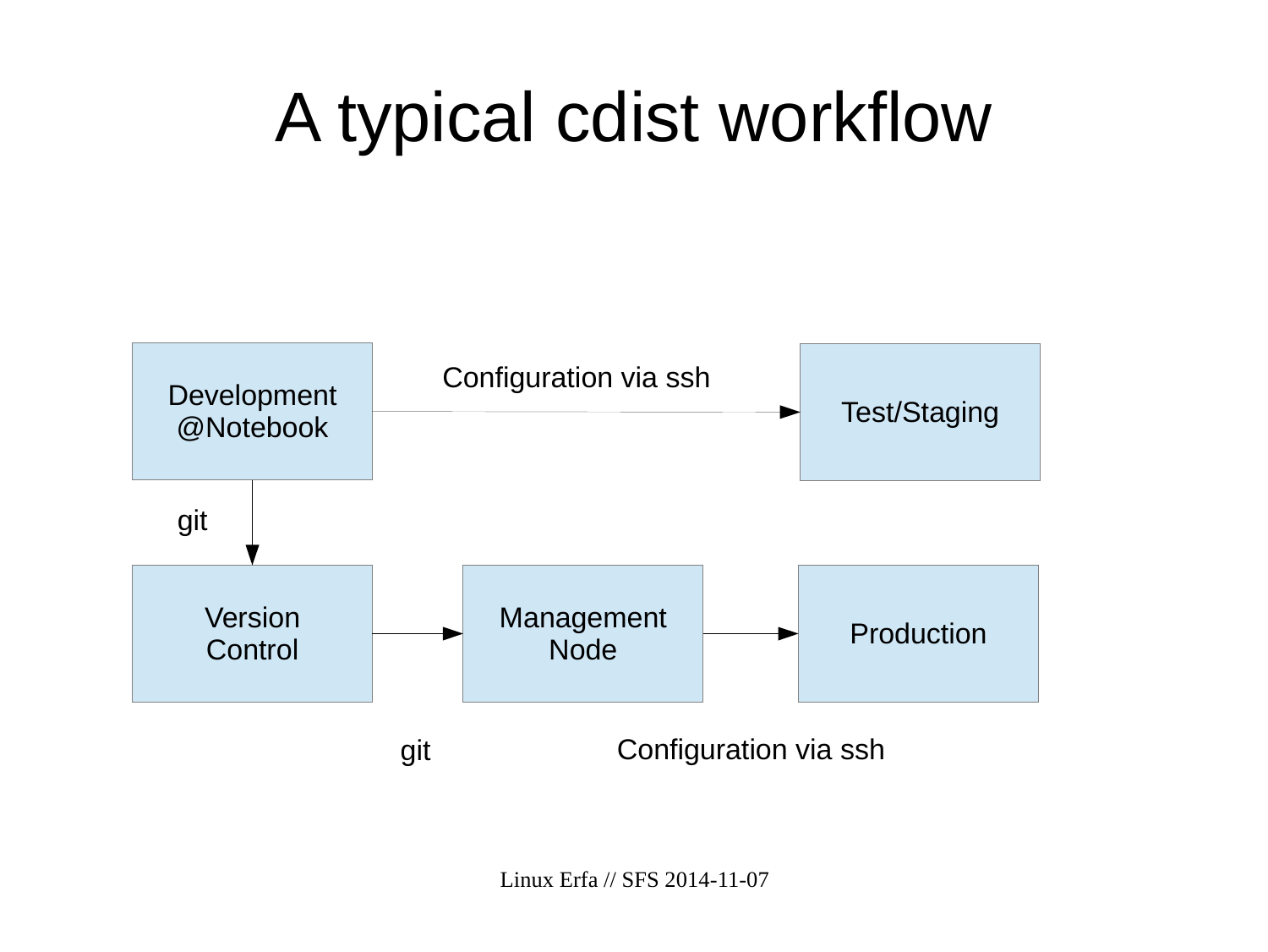## **Configuration**

### A configuration is set of parameters with values that describes a target state.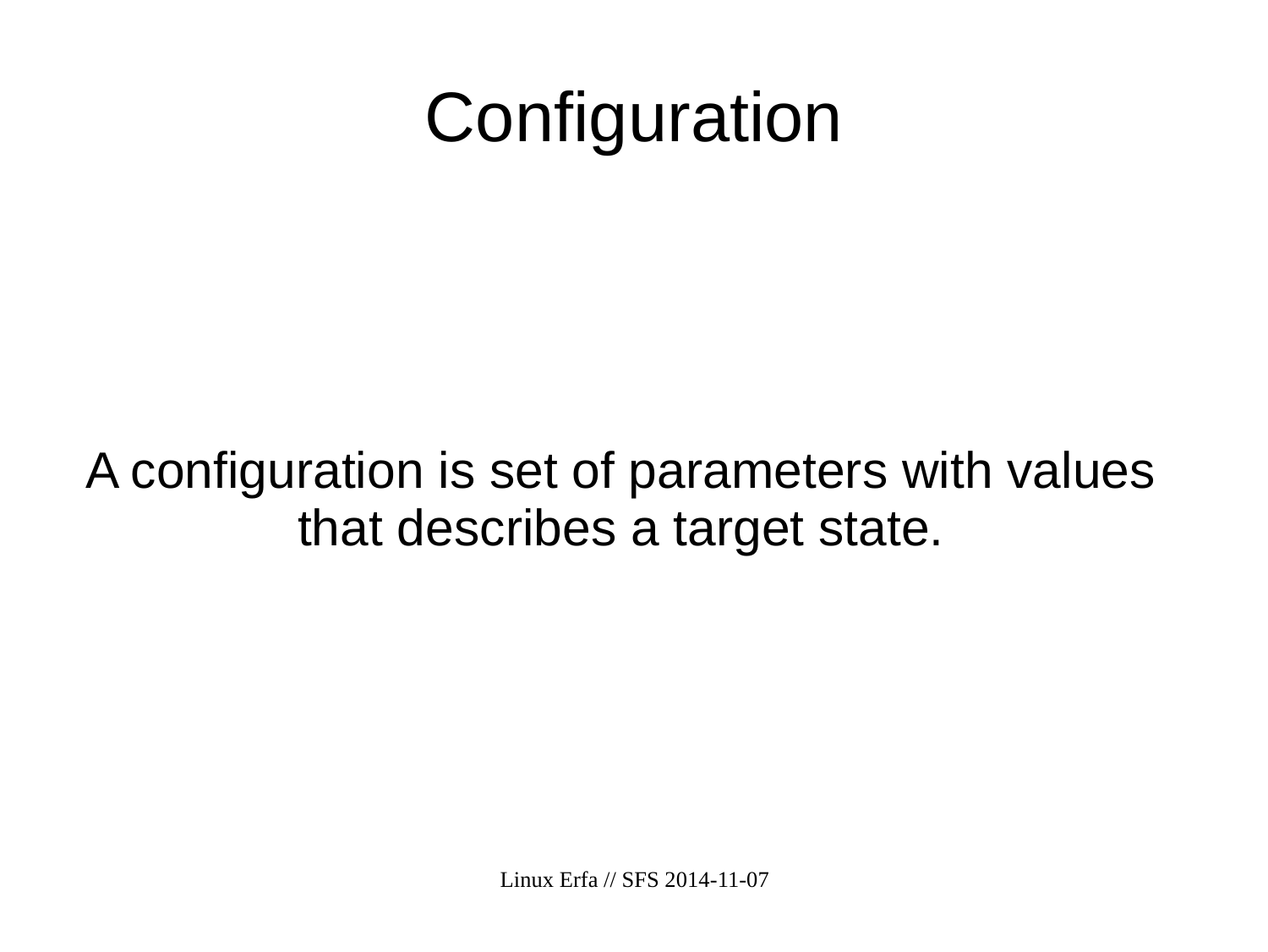### cdist 4.x: Provisioning

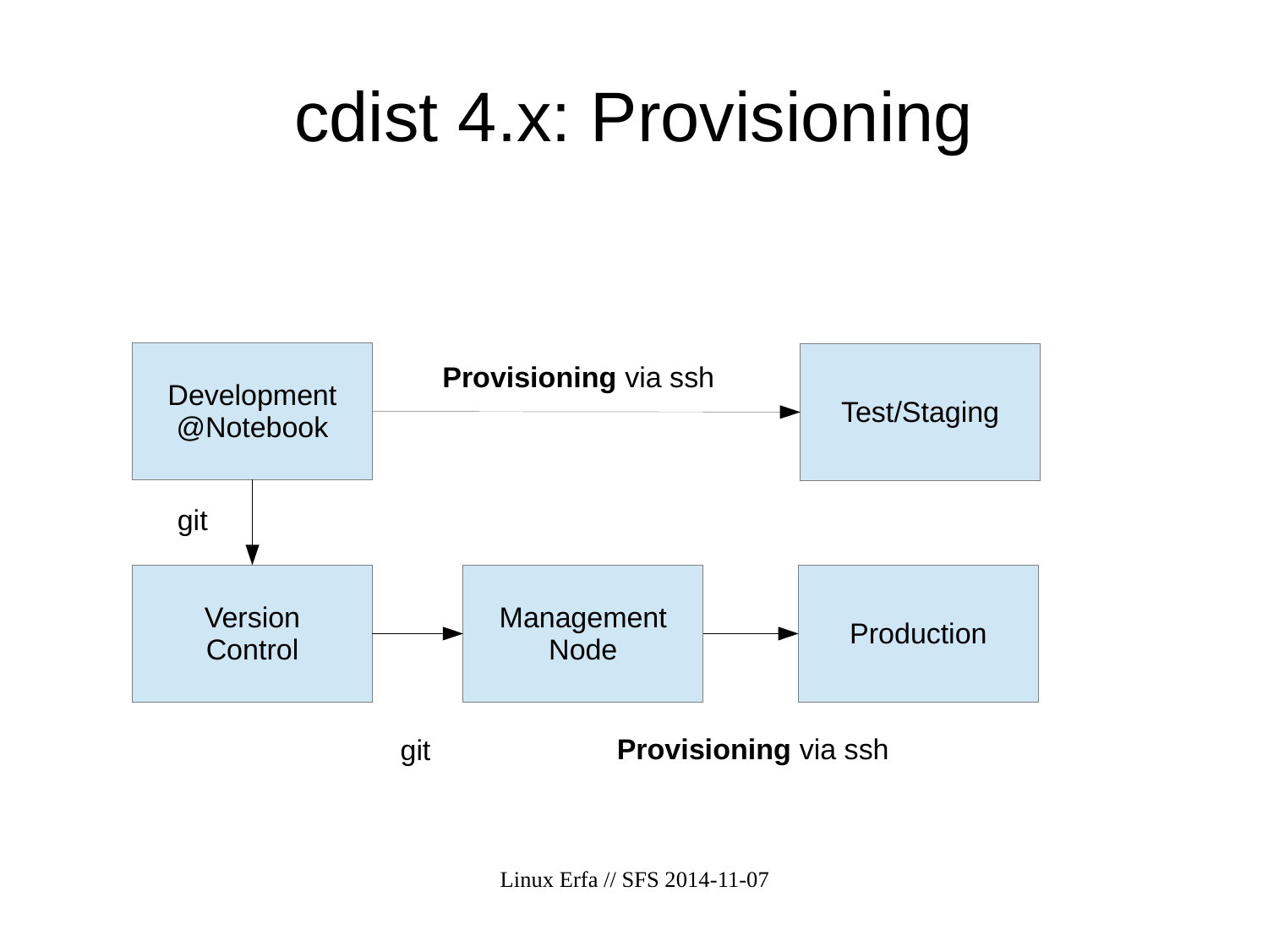### How Provisioning Works

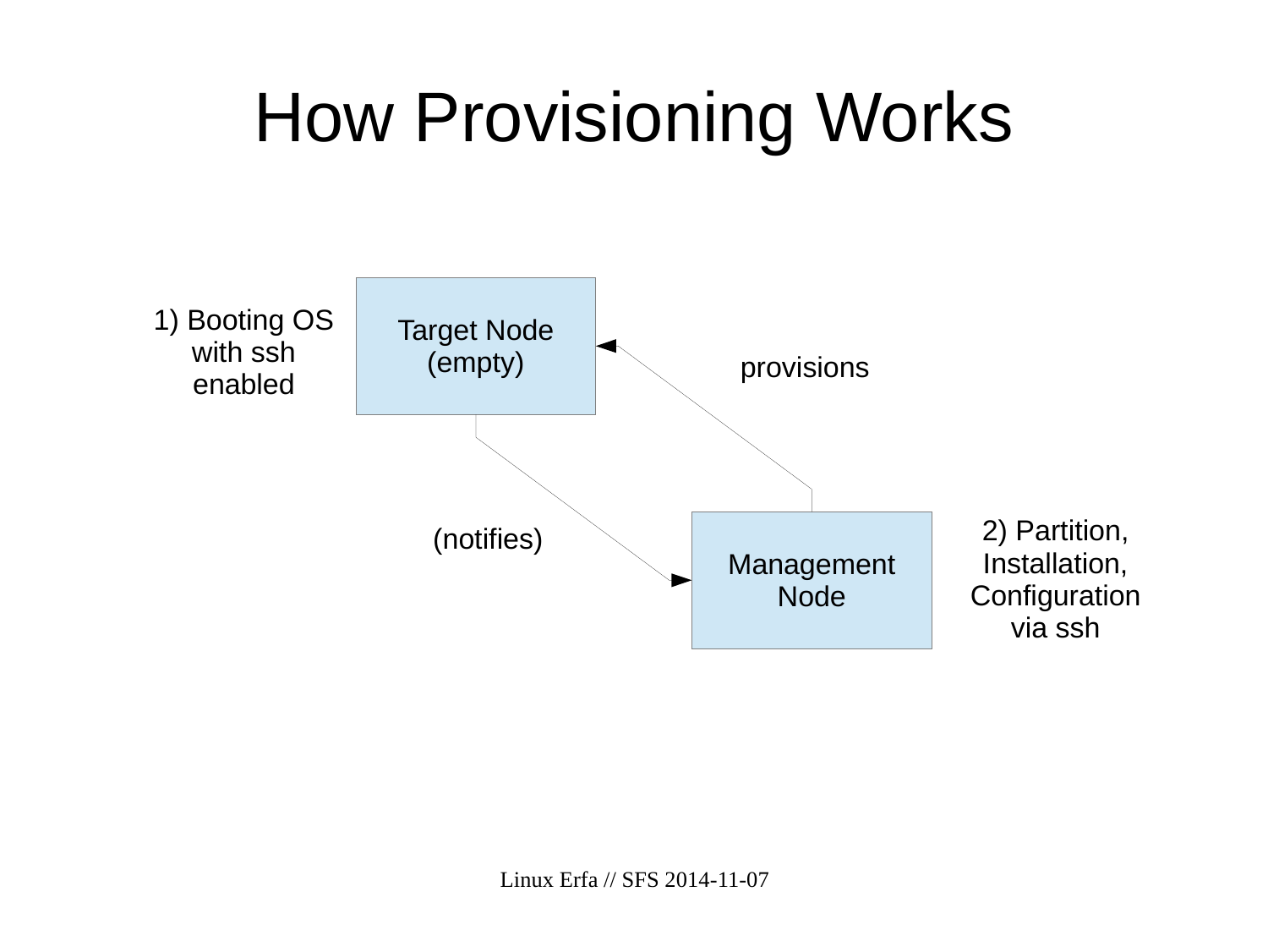# Important Bits for Provisioning

- One configuration
	- Pre-OS / OS selection
	- And all Services
- One way for all Operating Systems
- Base System Installation
- New types that run only during provisioning
	- Partioning
	- Formatting disks
- Boot into something with ssh enabled
	- PXE, USB, CD, Floppy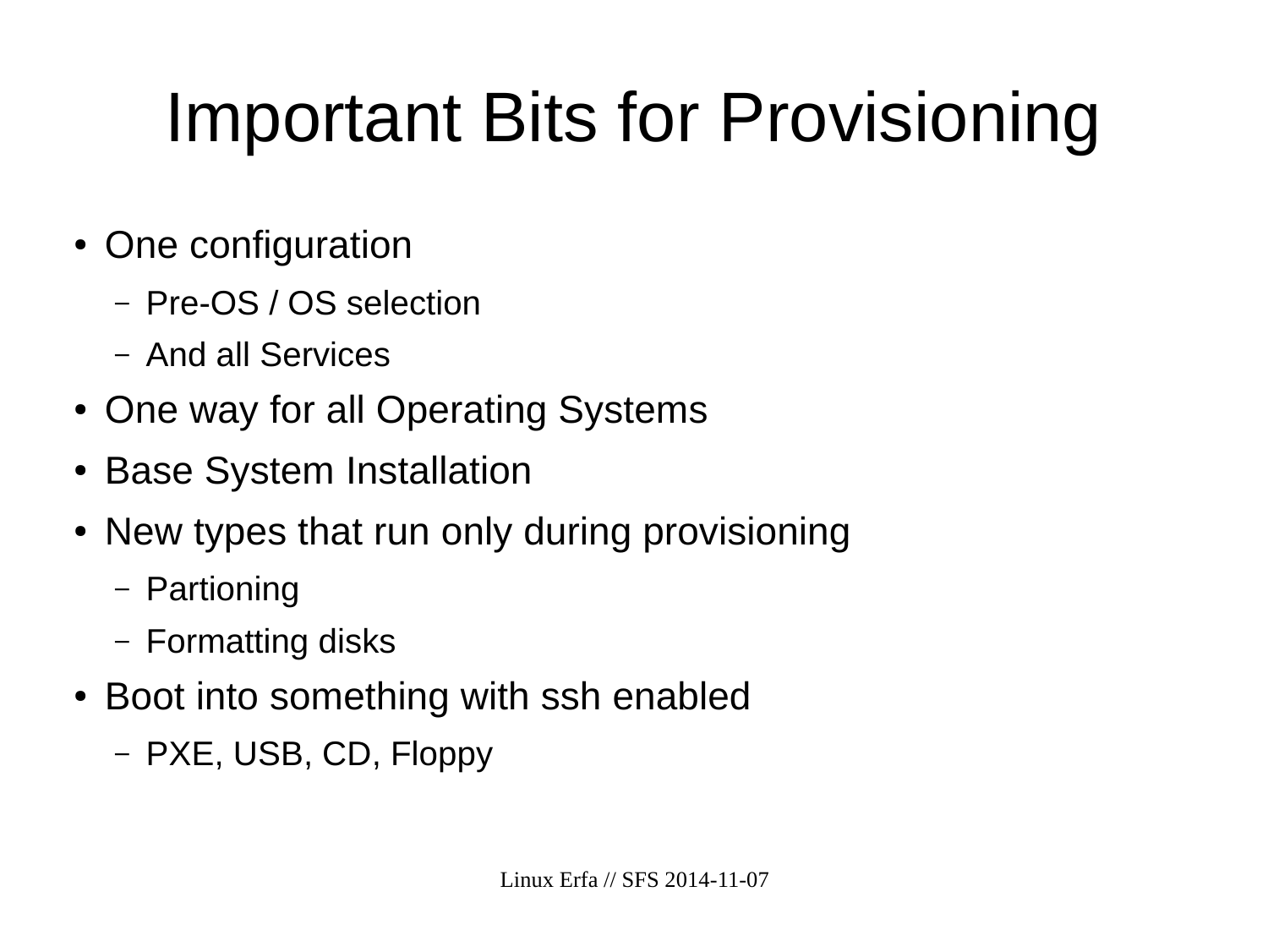### One location for all configurations

### cdist 4.x is the first configuration management to store all all parameters of your machines. (\*)

(\*) No cobbler, FAI, Preseed, Kickstart required.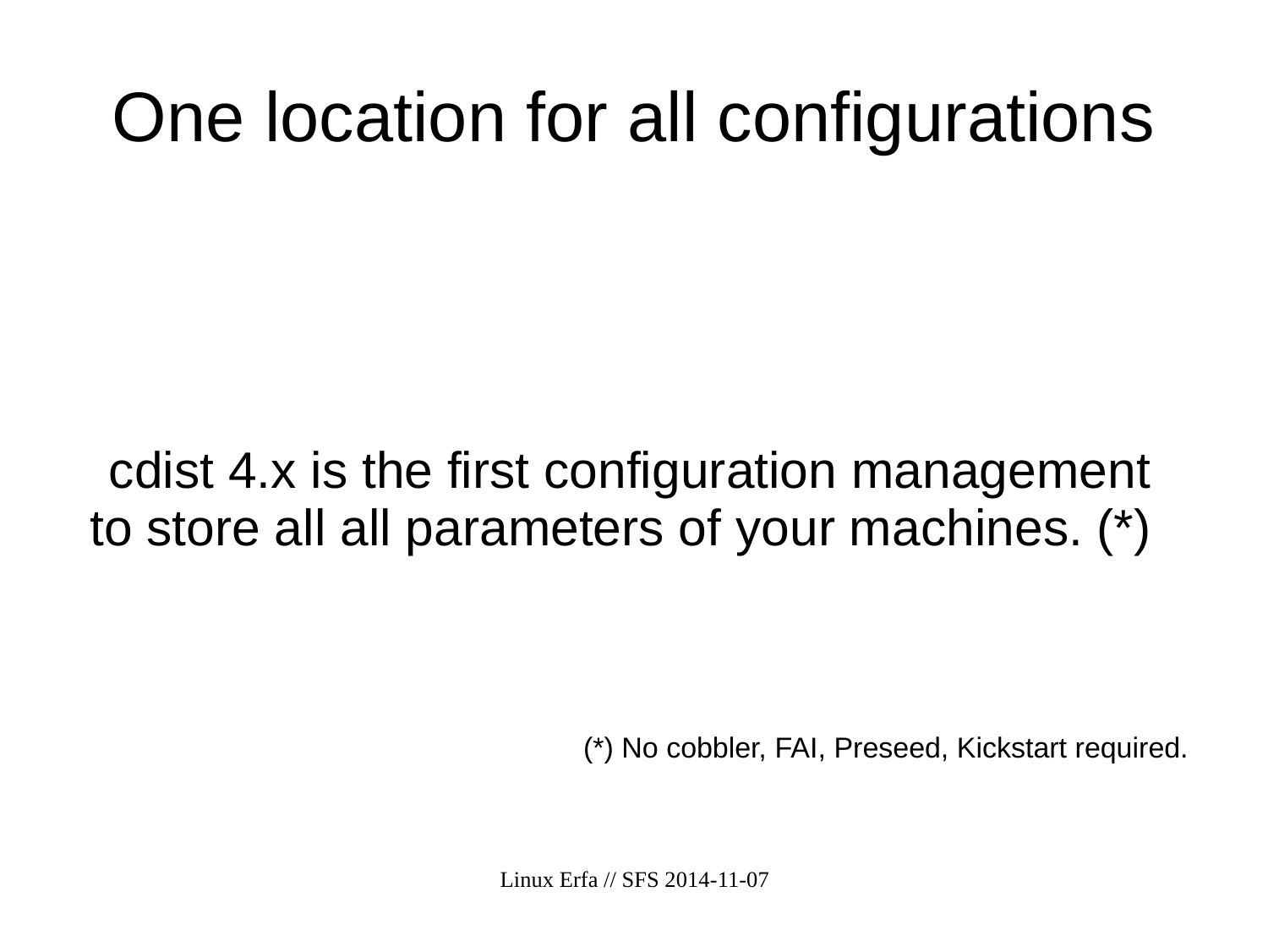# One way for all Operating Systems

cdist 4.x allows you to install any Linux distribution the same way.

There is no difference to install Debian, SuSE, Redhat, CentOS, Archlinux or Slackware.

Not anymore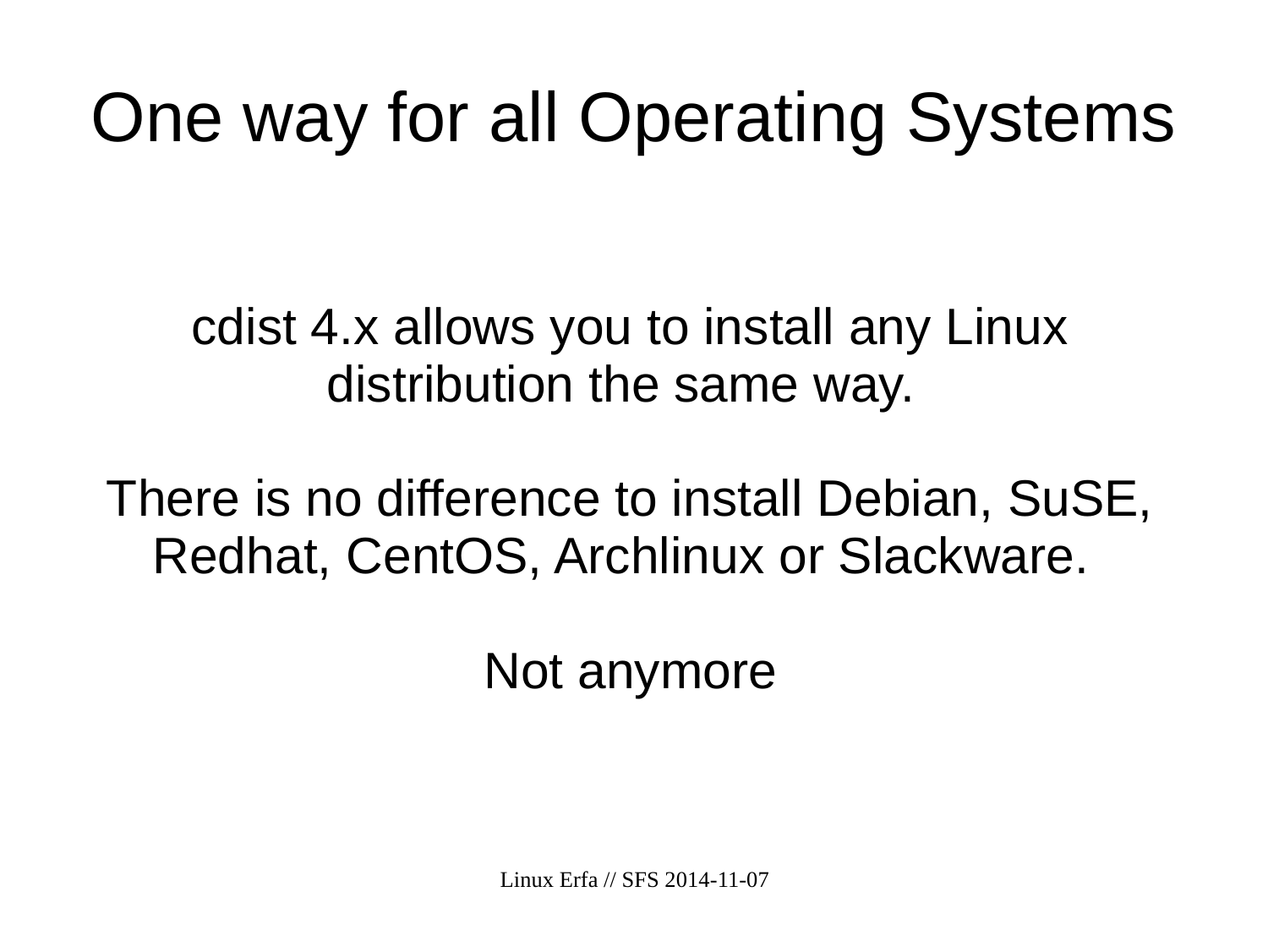### cdist 4.x: Base System



(\*) The base system is usually stored in a tar file.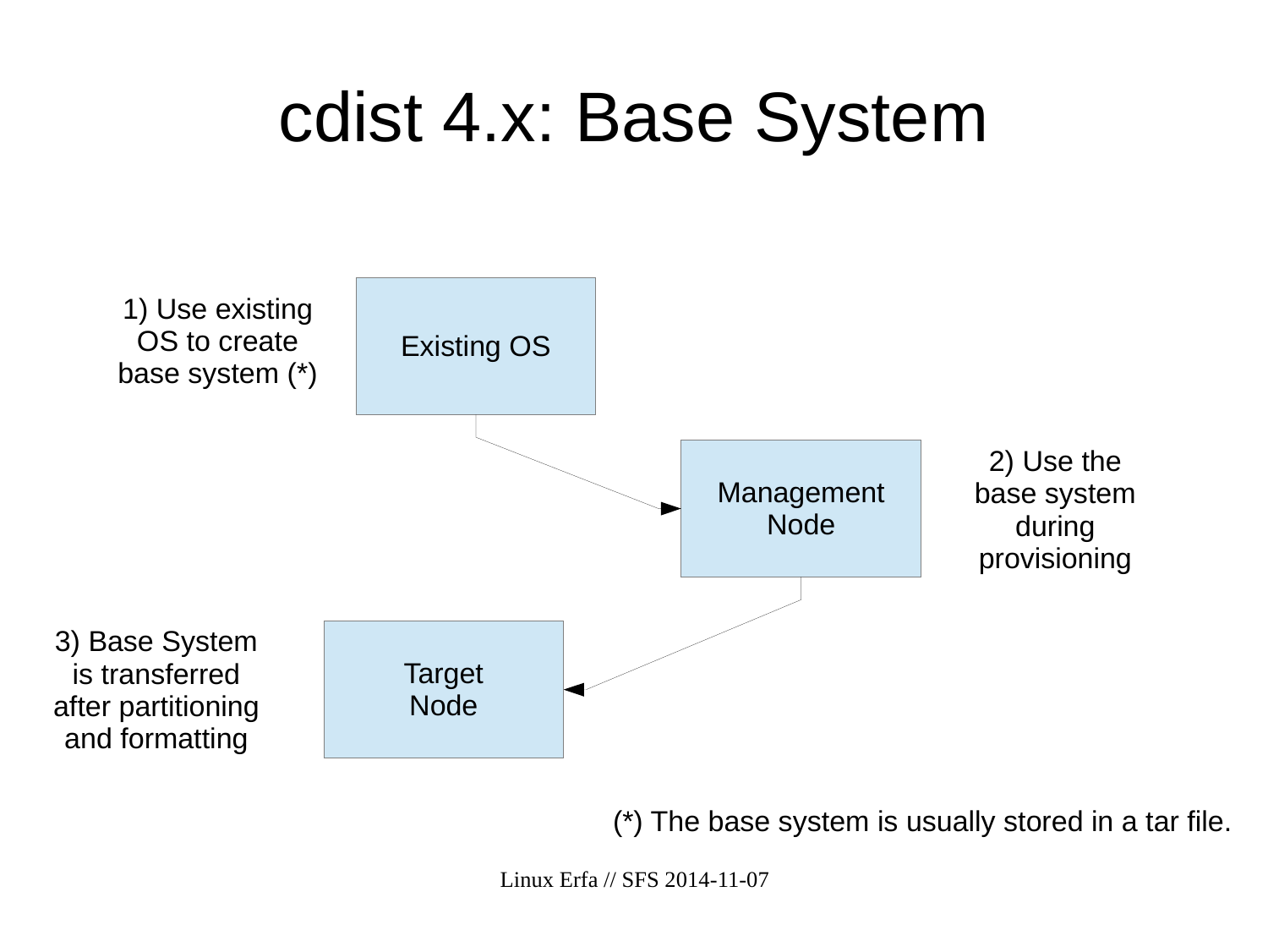# cdist 4.0: Install Types

- Are built the same way as **config** types
- Have dependencies
	- First clean partition table
	- Then partition
	- Then format
	- Then install base system
	- (optional: configure the base system)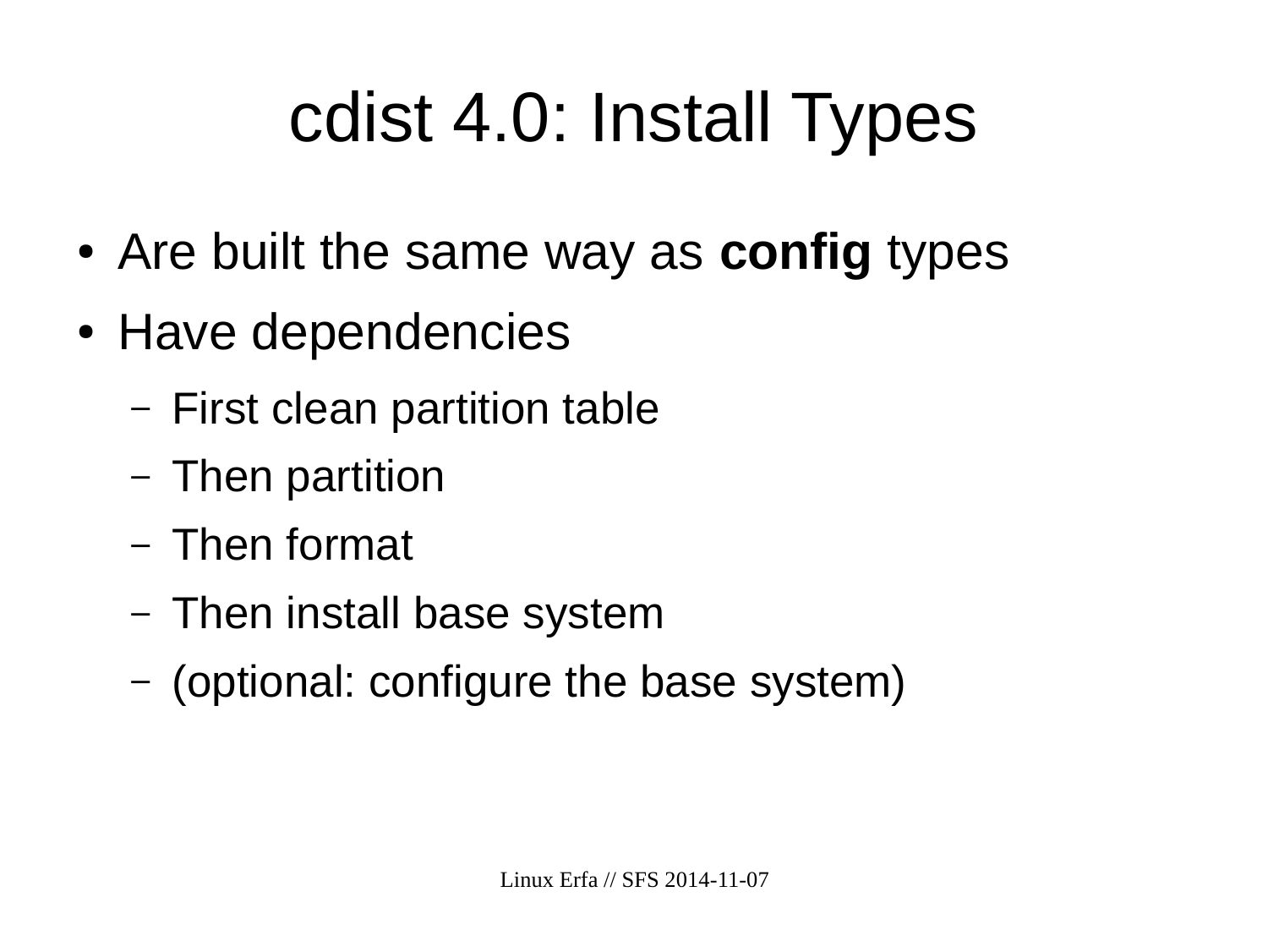### cdist 4.0: PreOS

- General Purpose OS
- Based on random Linux distribution (\*)
- Contains just enough tools to do the job
	- Including Debugging
- Bootable via
	- PXE
	- USB
	- CD

(\*) Random is something like Tinylinux / Debian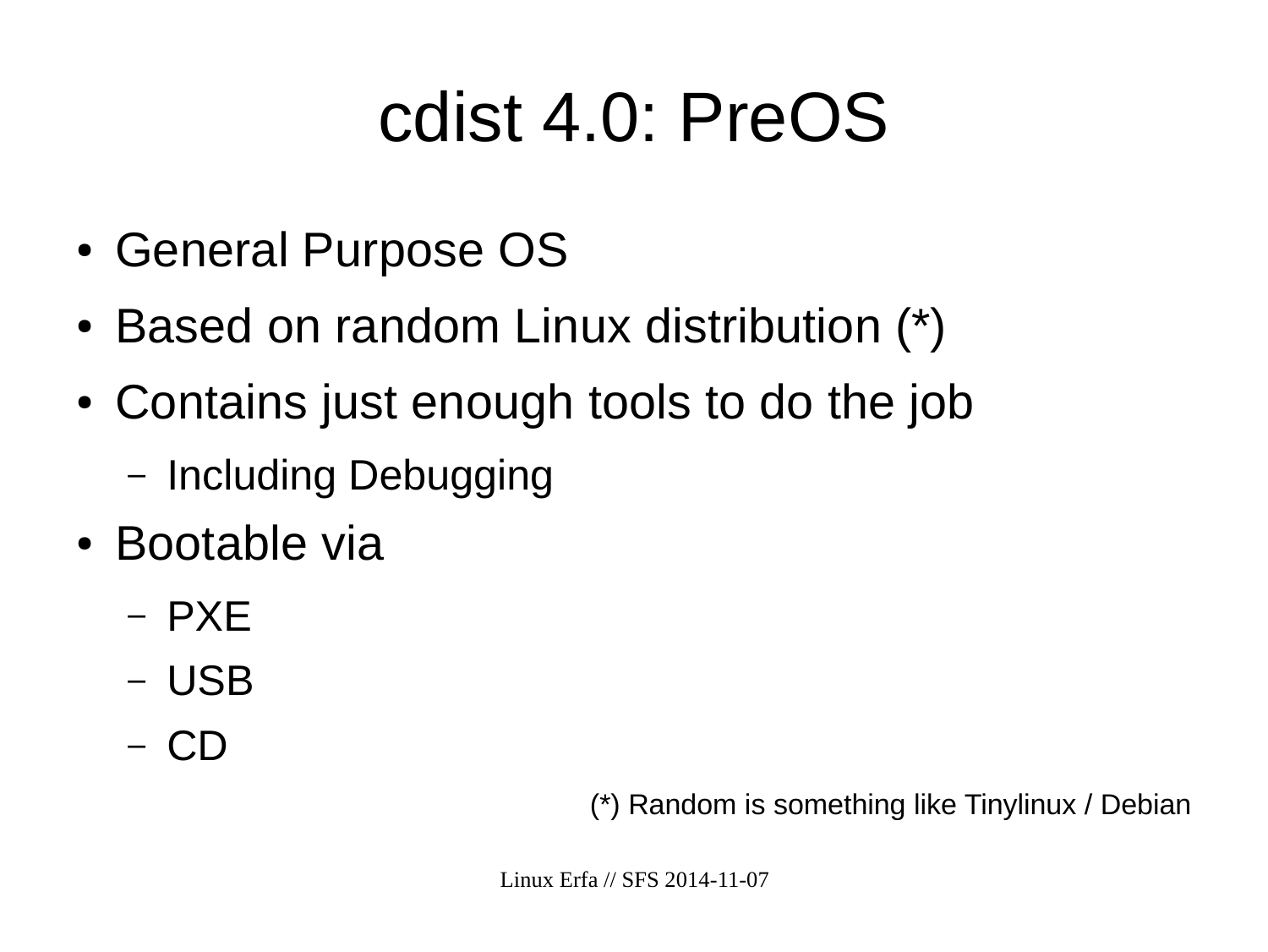# Development Status

- PreOS support in branches
	- 4.0-pre-not-stable
	- preos
- Install support in branches
	- 4.0-pre-not-stable
	- install\_integration
- Significant changes may occur before 4.0 release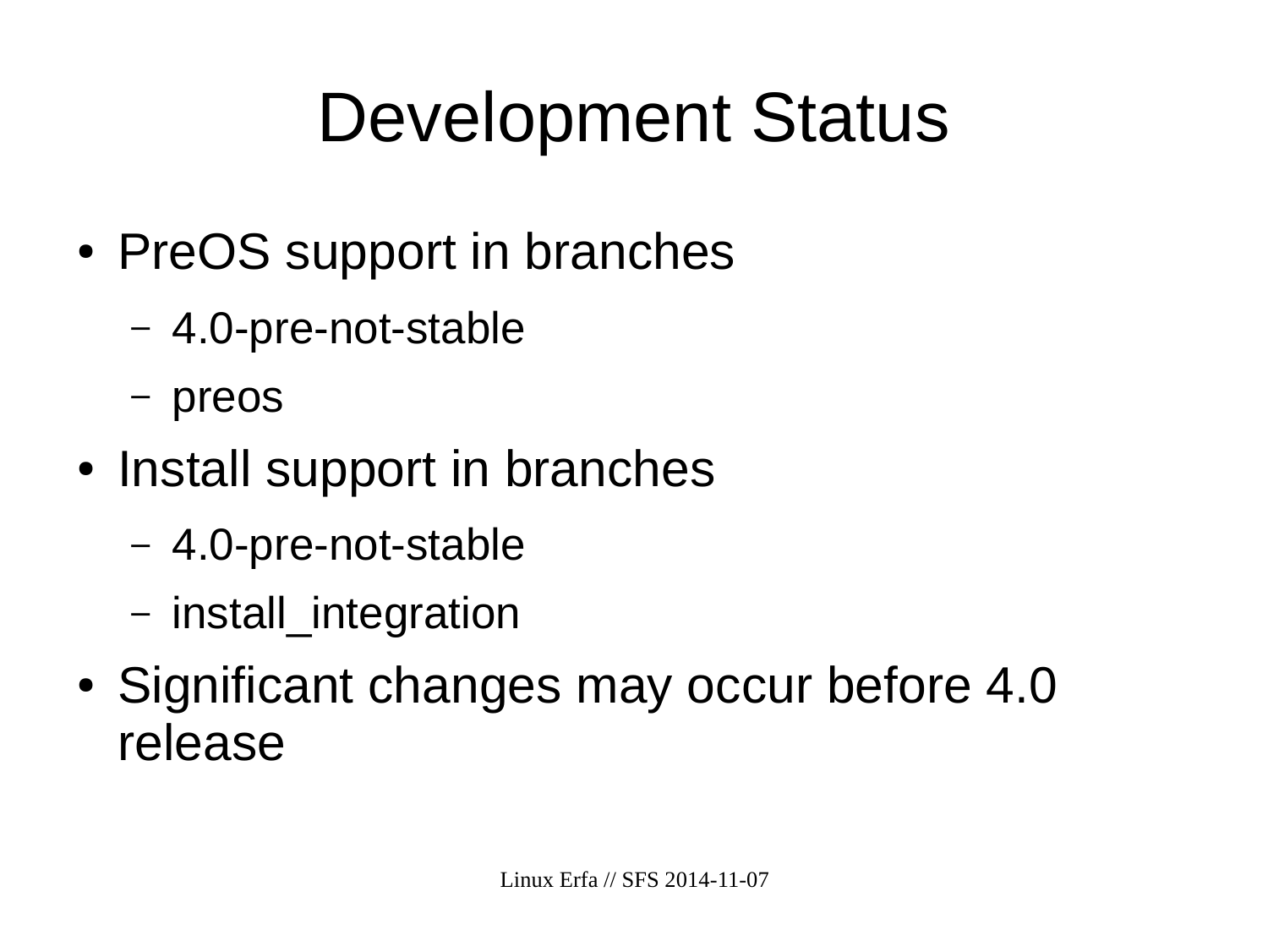### cdist 4.x+: More to come

- Provisioning
- PreOS
- Sudo for remote actions (copy, exec)
- Any OS (including Cisco Hardware)
- Performance improvements
- Configuration History & Rollback
- Configuration as a Service Webapp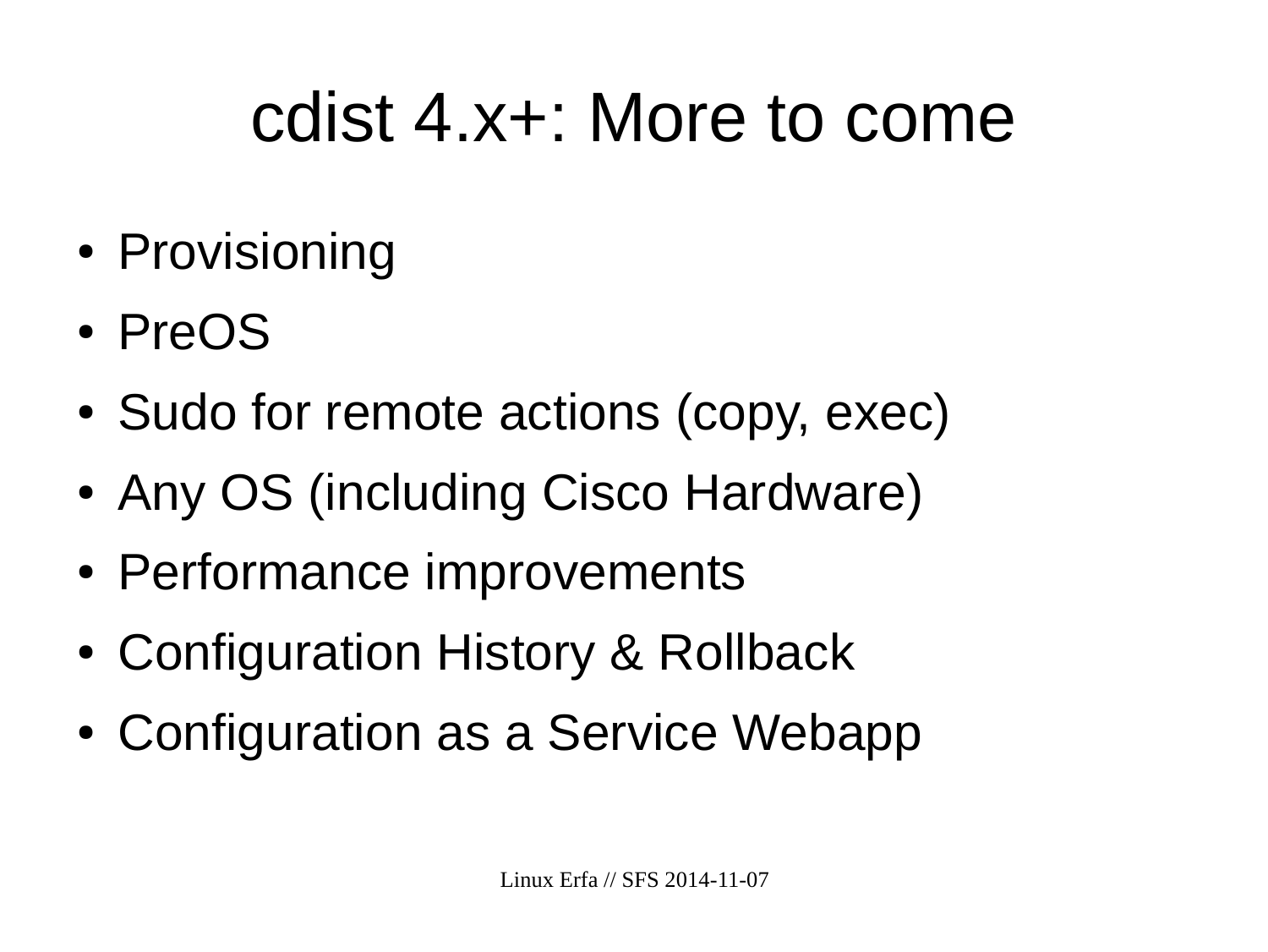### A side note

### We are looking for sponsors and investors